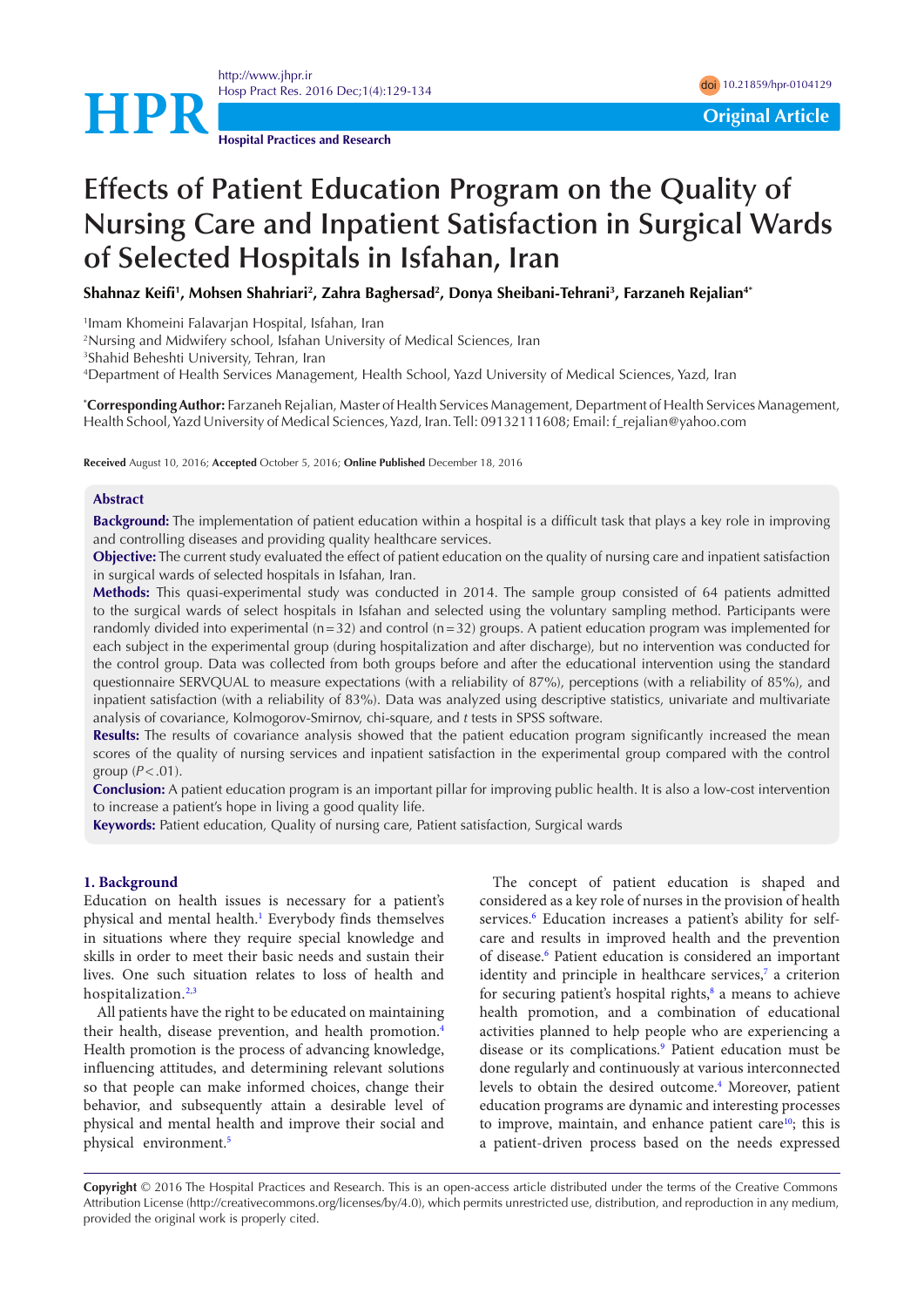by patients and physicians to help the patient make participatory and informed decisions concerning his disease<sup>[8](#page-4-7)</sup>

In recent years, the role of nurses as the most pivotal member of the healthcare team has undergone a historic transformation.[11](#page-4-10) Nurses make up over 70% of the healthcare team. They have greater access to the patient and his/her family and spend a lot of time giving patient care; therefore, nurses provide frequent opportunities for training to patients and are able to evaluate the quality of education.<sup>3</sup>

Service delivery starts at admission and continues until discharge[.12](#page-4-11) The surgical ward is one department in the hospital where patients and their relatives spend different amounts of time on care and treatment.

Hakari and Mohammadzadeh conducted a study in Tabriz and referred to the following factors as patient education barriers: large numbers of patients, nurses' lack of time, lack of personnel, lack of teaching aids, lack of cooperation and coordination between the various members of the health team, lack of devotion of specified time to patient education, nurses' unwillingness to perform training, nursing managers' lack of support, and nurses' lack of awareness regarding patient education materials.[13](#page-4-12) Bahrampour and Zolala stated that patient satisfaction during the care process is achieved when there is homogeneity and agreement between the patient's expectations of received care and the education and care services given based on the patient's physical, mental, and social needs.<sup>[14](#page-4-13)</sup> In another study, Nouhi and Pooraboly stated that nurses' performance in patient education is undesirable and low quality.[15](#page-4-14) Taylor suggested that patient education programs along with nurse education programs can reduce damage resulting from disease in patients.<sup>[16](#page-4-15)</sup> Zimmer et al stated that the level of knowledge of nurses has increased significantly in recent years. In addition to providing the necessary training for nurses, patients' self-efficacy is also significantly increased commensurate with the increase in information, which increases patient satisfaction with services.<sup>17</sup> In a systematic study, Du et al stated that patient education programs can be useful as potentially safe methods to reduce injury caused by disease and to increase patient satisfaction with the quality of services provided.<sup>[18](#page-4-17)</sup> Coates et al stated that patients need to be educated on activities such as sports, health, sleep, nutrition, rest, and relaxation.<sup>[19](#page-5-0)</sup>

# **2. Objective**

The current study, conducted in 2014, aimed to determine the effect of patient education programs on the quality of nursing care and inpatient satisfaction with surgical wards in selected hospitals of Isfahan. It was hypothesized that patient education has an impact on improving the quality of nursing care and increasing inpatient satisfaction in surgical wards.

## **3. Methods**

This study was a quasi-experimental design with experimental and control groups. Pre-tests and posttests were conducted. Subjects were randomly divided into experimental and control groups. The pre-test was administered before implementing the empirical intervention, and the post-test was conducted at the end of the intervention. Considering the nature and purpose of this 2014 study, the patient education program (independent variable) was applied by nurses to determine its effect on patients' perceptions of the quality of nursing care and inpatient satisfaction in the surgical wards of the selected hospitals in Isfahan (Shahid Ayatollah Sadoughi, Sina and Ayatollah Kashani) (dependent variable).

The study population included all patients admitted to the surgical wards of the selected hospitals in Isfahan. Sixty-four participants were selected using convenience sampling and then placed into experimental  $(n=32)$ and control groups  $(n=32)$ . The sample size in the experimental and control groups were calculated using the following equation:

$$
n = \frac{2(z1+z2)2s^2}{d^2} = \frac{2(1.96+0.84)2s^2}{(0.7)^2} = 32
$$

z1: confidence level of 95%; i.e. 1.96.

z2: 80% power factor; i.e. 1.96.

s: Estimate of standard deviation of each of the variables (awareness, attitude, and performance) in both groups.

d: minimum mean score difference between any of the variables between the two groups that shows a statistically significant difference, and s 0.7 is considered.

In this study, several instruments were used to measure the variables of interest. A three-part researcher-made questionnaire based on the standard nativized 22-item SERVQUAL questionnaire on a 5-point Likert scale (1: Very low, 2: Low, 3: No idea, 4. High, 5: Very high) was used in this study. The first part was concerned with the personal and professional characteristics of the participant, including age, sex, marital status, education, and clinical work experience. The second part assessed the quality of nursing care in the five dimensions of tangibility, reliability, responsiveness, assurance, and empathy and patients' expectations and perceptions regarding services. Scores ranged from 22 to 110. On this questionnaire, score gaps were calculated based on the difference between the two sets of questions related to patients' expectations and perceptions. A negative score indicated that the quality of the actual service (perception score) was lower than the expected limit (expectations score). The score gap is a reliable index for all five dimensions of service quality. First, the available components were rated in terms of patients' expectations of quality of service in questionnaire A.

Then the same components were rated based on patients' perceptions of the actual quality of services provided in questionnaire B. Patient satisfaction was investigated using the third part of the questionnaire, the inpatient satisfaction questionnaire, which evaluated 9 dimensions, including measurement, reception and discharge services, medical services, nursing services, nutrition services, diagnostic and treatment services, welfare services, patient rights charter, accounting, insurance, and management services on a 5-point scale (5: Very satisfied, 4: Satisfied, 3: No idea,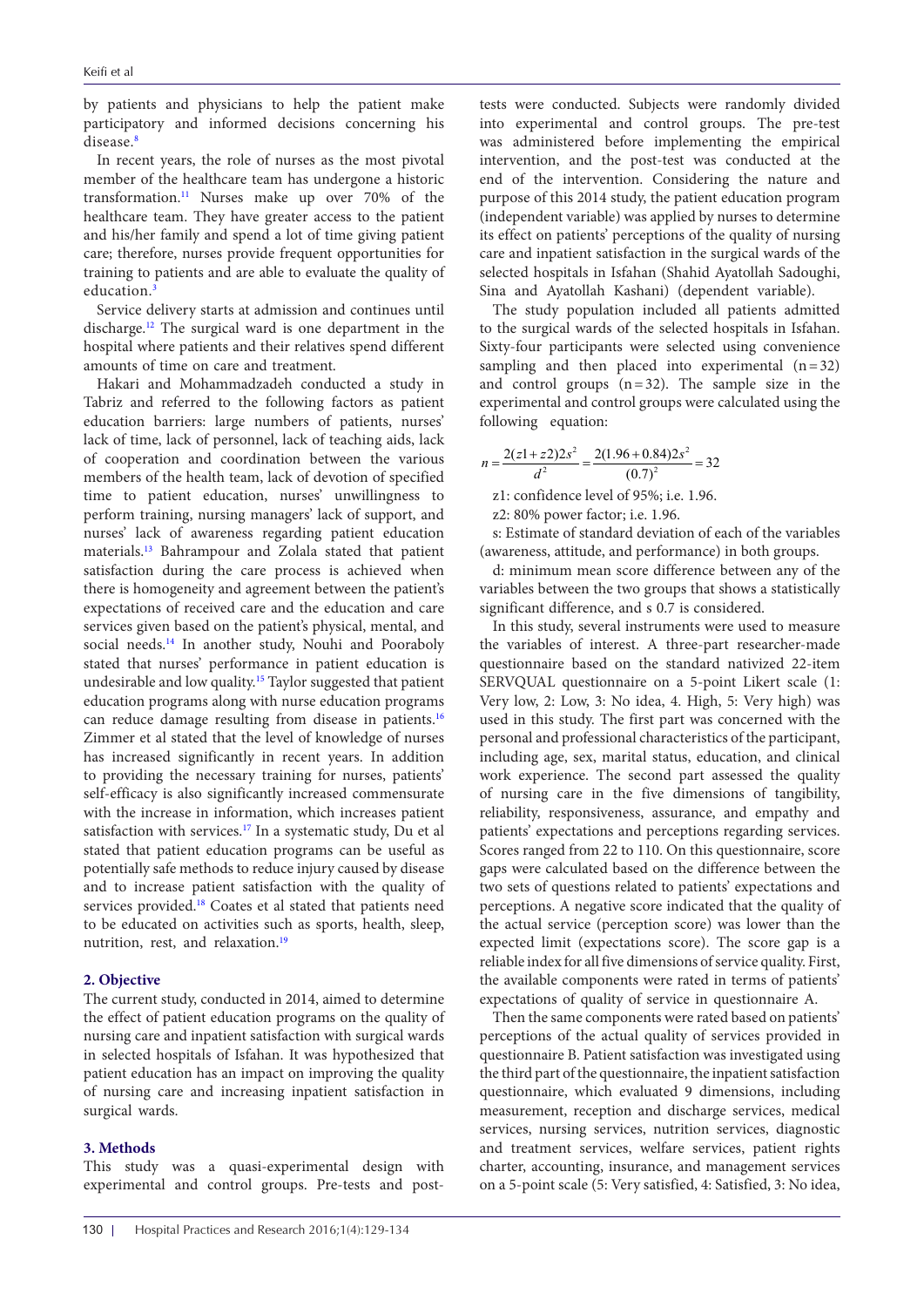2: Dissatisfied, 1: Very dissatisfied). Questionnaire scores ranged from 45 to 225.

In this study, the validity of the SERVQUAL questionnaire was determined based on concepts found in the scientific literature on the Parasuraman questionnaire and experts' opinions. The reliability of the Parasuraman questionnaire was determined using Cronbach α coefficient, and the perceptions and expectations dimensions rated 96% and 93%, respectively. In the current study, the Cronbach α coefficients of the used questionnaire were 87% and 85% for the dimensions of perceptions and expectations, respectively. The validity of the inpatient satisfaction questionnaire was approved by the Deputy of Treatment of Jondishapour University of Medical Sciences, and its Cronbach α coefficient was calculated to be 87%. In the present study, the Cronbach α coefficient of the questionnaire was 83%. (Nursing procedures for patients included a combination of planned educational activities to help individuals who are currently experiencing an illness or its complications. This program helps individuals make changes in their behavior until recovery is achieved.) The patient education program was not applied in the control group. The questionnaire was completed by both the experimental and the control group upon discharge from the relevant department.

To analyze the collected data, the raw data was first classified using the descriptive statistics and determined the percentage, mean, standard deviation, frequency distribution, and relative data. Then paired *t* test, multivariable analysis of variance (ANOVA), chi-square, and Kolmogorov-Smirnov tests were used to test the hypotheses.

To enter the study setting, the researcher referred to the intended wards in different shifts according to a predetermined schedule and provided participants with sufficient information about the research objectives and their importance, maintaining anonymity, voluntary participation, and confidentiality of information (patients and nurses).

The questionnaire was made available to patients and nurses after obtaining a written consent letter, and the necessary explanations were given on how to complete it.

## **4. Results**

Descriptive indicators of participants are reported for experimental and control groups in [Table 1.](#page-2-0) The results of the descriptive indicators and the demographic characteristics show that the mean and standard deviation <span id="page-2-0"></span>**Table 1.** Demographic Characteristics and Comparison of Groups

| <b>Characteristics</b> | <b>Experimental</b><br>Group | Control<br>Group | P     |
|------------------------|------------------------------|------------------|-------|
|                        | No. (%)                      | No. (%)          |       |
| Age                    | 32 (100)                     | 32 (100)         | .788  |
| Gender                 |                              |                  | .455  |
| Female                 | 10(31)                       | 17(53)           |       |
| Male                   | 22(69)                       | 15(47)           |       |
| Marital status         |                              |                  | .405  |
| Single                 | 12(37.5)                     | 6(19)            |       |
| Married                | 20(63.5)                     | 26(81)           |       |
| Level of education     |                              |                  | 0.724 |
| <b>Illiterate</b>      | 24(75)                       | 24 (75)          |       |
| Less than diploma      | 3(9)                         | 4(12.5)          |       |
| Diploma                | 3(9)                         | 4(12.5)          |       |
| Higher                 | 2(7)                         | 0(0)             |       |
| Insurance type         |                              |                  | .632  |
| Social security        | 24 (75)                      | 23(72)           |       |
| Health service         | 5(16)                        | 5(16)            |       |
| Armed forces           | 0(0)                         | 1(3)             |       |
| Other                  | 3(9)                         | 3(9)             |       |

of age for the experimental and control groups were (40.03, 15.71) and (39.06, 12.80), respectively.

The results of independent t tests showed that there is no significant difference between the two groups in terms of age ( $P = .788$ ,  $t(32) = 0.191$ ). The results of the chi-square test showed that there is no significant difference between the experimental and control groups in terms of education level (*P*=.724) or gender variables (*P*=.475). Thus, it can be concluded that the random assignment of subjects to the experimental and control groups homogenized the two groups in terms of demographic variables.

The results of mean and standard deviations of scores for quality of nursing care and inpatient satisfaction in the experimental and control groups on both the pre-test and post-test are shown in [Table 2.](#page-2-1)

In the present study, the null hypothesis is that there is no gap between the perceived and expected quality of service. The results are shown in [Table 3](#page-3-0). The normal distribution of observations was first studied using the Kolmogorov–Smirnov test. Then, data was analyzed using parametric independent *t* test to compare the averages. The experimental group had a significance level of higher

<span id="page-2-1"></span>**Table 2.** Mean and Standard Deviations of Pre-test and Post-test Scores for Quality of Nursing Care and Inpatient Satisfaction in the Experimental and Control Groups

| <b>Variables</b>        | <b>Groups</b> | Experimental    |           | Control         |                  |  |
|-------------------------|---------------|-----------------|-----------|-----------------|------------------|--|
|                         |               | <b>Pre-test</b> | Post-test | <b>Pre-test</b> | <b>Post-test</b> |  |
| Quality of nursing care | Mean          | 33.8            | 38.55     | 37.30           | 35.20            |  |
|                         | <b>SD</b>     | 7.6             | 5.78      | 6.16            | 6.86             |  |
| Quality of nursing care | Mean          | 47.67           | 55.58     | 52.80           | 51.87            |  |
|                         | <b>SD</b>     | 8.29            | 4.96      | 5.97            | 6.22             |  |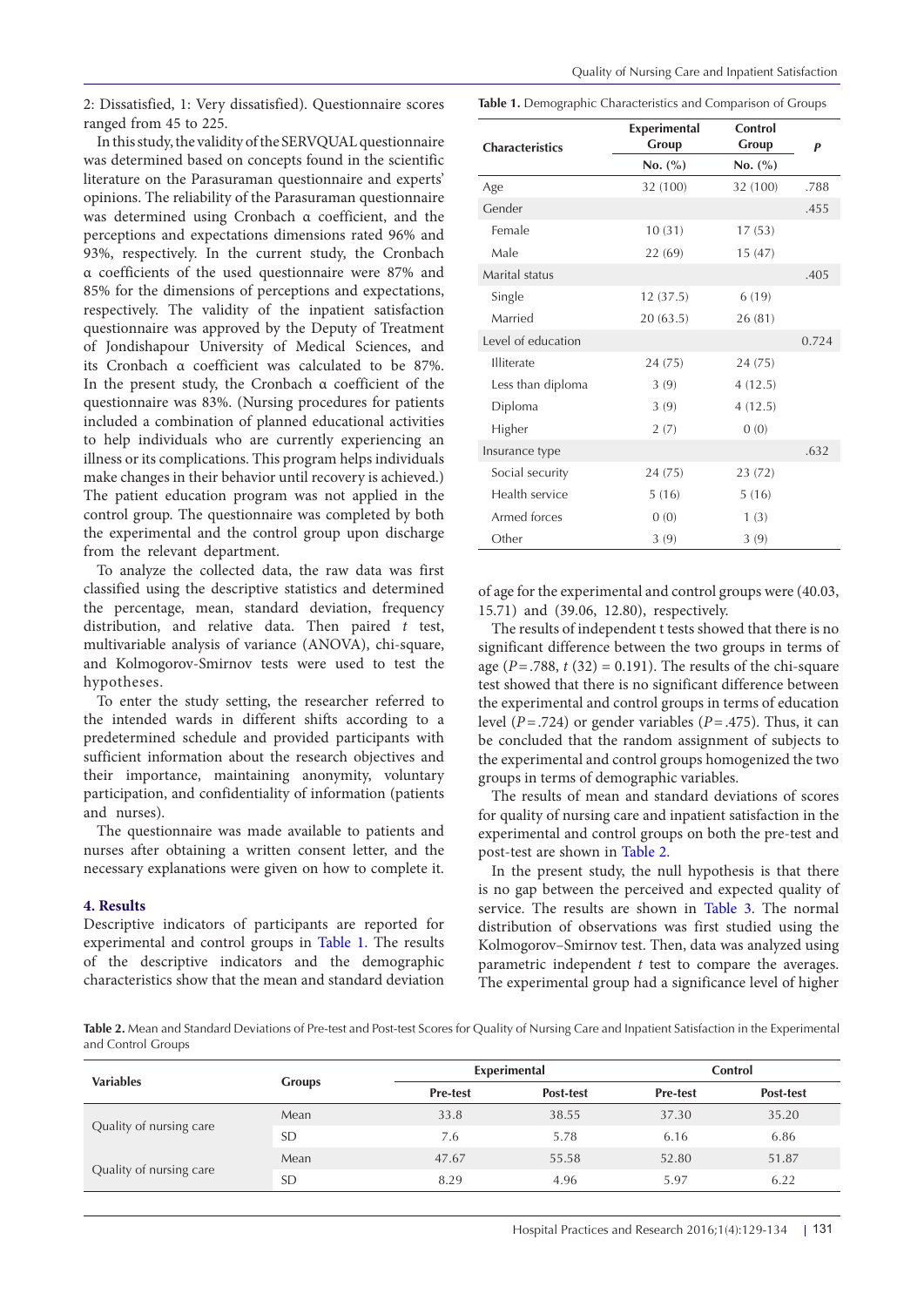<span id="page-3-0"></span>**Table 3.** Results of Gap Analysis in Quality of Nursing Care

|                    |         | <b>Paired Differences</b>      |                           |                         |         |        |    |      |
|--------------------|---------|--------------------------------|---------------------------|-------------------------|---------|--------|----|------|
|                    | Mean    | <b>Standard Deviation Mean</b> | <b>Standard Deviation</b> | <b>Confidence Level</b> |         |        | dt |      |
|                    |         |                                |                           | Low                     | High    |        |    |      |
| Experimental group | 1.27318 | 0.05196                        | 0.05196                   | 1.16513                 | 1.38124 | 20.504 | 31 | .236 |
| Control group      | 1.62108 | 0.04369                        | 0.04369                   | 1.61002                 | 1.23245 | 22.321 | 31 | .000 |

<span id="page-3-1"></span>**Table 4.** Summary of Analysis Results for Covariance of the Comparison Between the Average/Mean Grades/Marks of Quality of Nursing Services and the Hospitalized Patients' Satisfaction

| Dependent variable                   | <b>Source</b> | <b>Sum of Squares</b> | <b>Mean Square</b> |         | p    | <b>Effect Size</b> | Power |
|--------------------------------------|---------------|-----------------------|--------------------|---------|------|--------------------|-------|
| Quality of nursing<br>care           | Group         | 261.09                | 261.09             | 15.907  | .001 | 0.399              | 0.969 |
|                                      | Pre-test      | 418.725               | 418.725            | 25.511  | .001 | 0.515              | 0.998 |
|                                      | Error         | 393.925               | 16.414             |         |      |                    |       |
| Inpatients' level of<br>satisfaction | Group         | 588.223               | 588.223            | 25.582  | .001 | 0.516              | 0.998 |
|                                      | Pre-test      | 3934.409              | 3934.409           | 171.111 | .001 | 0.887              | 1.000 |
|                                      | Error         | 551.941               | 22.933             |         |      |                    |       |

than .05, which indicated that the null hypothesis was confirmed.

A significant difference was found between pre-test and post-test scores for the quality of nursing care. There was a statistically significant difference between the control and experimental groups in the adjusted mean scores of the quality of nursing care at post-test (after controlling pre-test scores) ( $P = .001$ ). The results are shown in [Table 4](#page-3-1). Thus, this hypothesis is confirmed. In other words, patient education increased the quality of nursing care for patients hospitalized in the surgical department in the post-test phase. The effect size of this education in enhancing the quality of nursing care in the post-test was 0.399; i.e. about 39.9% of the variance in quality of nursing care was related to the effect of education. A statistical power of 96% shows that the statistical precision of this test is high; moreover, the sample size was adequate for testing this hypothesis.

A significant difference was also seen between pretest and post-test inpatient satisfaction scores. There was a significant difference between the control and experimental groups in the adjusted average inpatient satisfaction scores at post-test (after controlling for pre-test scores) (*P*=.001); thus, the hypothesis was confirmed. In other words, patient education increased inpatient satisfaction in the surgical department at the post-test phase.

The size of education effect in increasing inpatient satisfaction in the post-test was 0.516; i.e. about 51.6% of the variance in patient satisfaction is related to the effect of education or group. Statistical power of 99% shows that the statistical precision of this test is high; moreover, the sample size was adequate to test this hypothesis.

#### **5. Discussion**

The findings of this study showed that there is no gap between expected quality and perceived quality of nursing services in the experimental group. Patients' expectations and their perception of the present situation have been satisfied using the patient education program. Patient education also increased the quality of nursing care and

patient satisfaction; therefore, it is an important issue in the provision of health services by an organization. It is also considered the most basic and vital of issues in healthcare systems and is the most significant duty of all health professionals.<sup>20</sup>

Patient education is effective as a part of nursing care when its implementation reduces costs, length of hospitalization, and patient's anxiety and increases patients' satisfaction with the provided healthcare services.<sup>[21](#page-5-2)</sup> Bastable suggested that patient education can increase patients' satisfaction, improve service quality, reduce patients' anxiety, reduce complications, increase participation in healthcare programs, and increase patients' independence in daily activities, which is consistent with the results of the present study.<sup>[22](#page-5-3)</sup> Furthermore, studies conducted by Nouhi AS, Pooraboly,<sup>15</sup> Zimmer et al,<sup>17</sup> and Du et al<sup>[18](#page-4-17)</sup> achieved results that are somewhat consistent with those of the present study, which reflects patient desire to receive patient education and nursing care. Various studies on patient education have also been conducted in Iran. In a study on the effect of nursing education on inpatient satisfaction, Mahdipour et  $al<sup>23</sup>$  showed that there are significant differences between patients' mean satisfaction scores before and after the intervention. In a study on the effect of patient education and telephone follow-up by nurses, Shojaee et  $al<sup>24</sup>$  stated that this lowcost intervention significantly increased patients' level of hope after discharge. Also, although nurses and other healthcare staff members considered patient education to be one of their critical duties, patients still believed that they are not provided with the necessary education. If nurses improve their awareness of the importance of this education, their performance will be improved; therefore, patient satisfaction and patients' quality of life and level of hope will ultimately be improved.

# **6. Conclusion**

The results of the present study indicate the importance of the educational role of nurses and nursing managers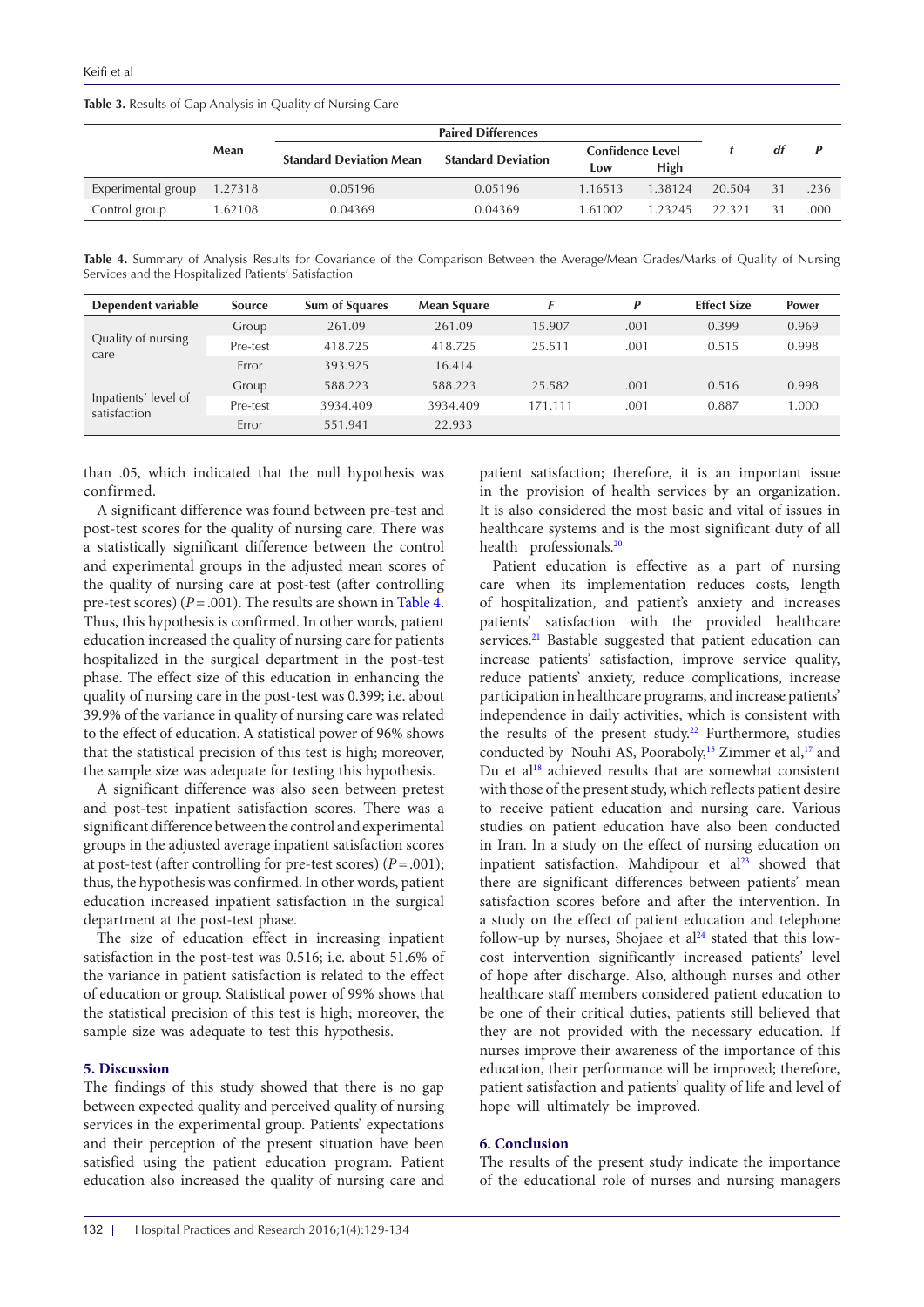and emphasis this role as part of their nursing duties in increasing the quality of services and patient satisfaction. However, it seems that a heavy workload and large number of patients cause nurses to pay less attention to their educational role. Managers should adopt necessary planning strategies to implement this important goal and motivate nurses. They should also consider active participation in improving patient satisfaction as a hospital management priority. It should be noted that in today's competitive market, only those institutions that pay more attention to patient satisfaction by increasing the quality of care and pay attention and focus their activities on methods that are meant to improve the quality of care will be most successful.

The limitations of this study include the lack of generalizability of the results to other wards and differences in patient education by nurses. As the present study was focused only on the effect of an education program on patients hospitalized in the surgical ward, other strategic wards such as emergency and inpatient wards were not studied. Because the conditions of patients in these wards differ from those of patients admitted to the surgical ward, it is recommended that further research be conducted on the effect of patient education programs on the quality of nursing care and patient satisfaction in these wards.

#### **Authors' Contributions**

All authors contributed equally to this research.

# **Conflict of Interest Disclosures**

None.

#### **Ethical Approval**

This study was approved by the Ethics Committee of Isfahan University of Medical Science; all necessary permissions were obtained from the relevant authorities prior to beginning the study.

#### **Acknowledgments**

The present research project was approved by the Vice Chancellor of Research of Isfahan University of Medical Sciences which undertook the financial support of the center. The authors hereby express their gratitude to the staffs of Shahid Ayatollah Sadoughi, Sina, and Ayatollah Kashani hospitals, especially those people participating in the research, for their sincere cooperation.

#### **References**

- <span id="page-4-0"></span>1. Walling AM, Maliski S, Bogorad A, Litwin MS. Assessment of content completeness and accuracy of prostate cancer patient education material. Patient Educ Couns. 2004;54(3):337-343. doi:10.1016/j.pec.2003.10.005.
- <span id="page-4-1"></span>2. Tolooee M, Dehghan Nayery N, Faghihzadeh S, Sadooqi‐Asl A. Motivational factors for nurses with patient education. Hayat. 2006;2(12):43-45. [Persian].
- <span id="page-4-2"></span>Purraberi M, Jamshidi N, Soltani Nejad A, Sabzevari S. The impact of nursing on patient satisfaction and patient education on knowledge, attitude and practice of cardiac intensive care unit nurse. Journal of Health and Care. 2011;13(1):30-36. [Persian]
- <span id="page-4-3"></span>4. Mobaraki A, Karimi Z. Importance of patient education from

# Research Highlights

#### **What Is Already Known?**

Although prior to this study the importance of patient education was recognized, it was not taken seriously. Studies were unsystematic, and patient satisfaction and quality of nursing care were not evaluated..

#### **What This Study Adds?**

Results of the current study indicate that, despite their heavy workload, nurses should attend to, strengthen, and consider as a supplement to nursing care patient education activities. Moreover, related educational courses should be planned in order to better implement patient education programs. Senior managers should provide adequate support in this regard.

<span id="page-4-4"></span>the perspective of nursing students. Dena.2006;3(1):61-68. [Persian]

- 5. Salehi A. A survey of educational needs in health-therapeutic centers of Isfahan in 2005. Regional Seminar on New Methods of Patients Care and Education. Ahvaz: Islamic Azad University. Ahvaz Branch; 2005. [Persian].
- <span id="page-4-5"></span>6. Rankin SH, Stallings KD, London F, eds. Patient Education in Health and Illness. Philadelphia, PA: Lippincott Williams and Wilkins; 2005.
- <span id="page-4-6"></span>7. Berwick D. Postgraduate education of physicians: professional self-regulation and external accountability. JAMA. 2015; 313(18):1803-4. doi[:10.1001/jama.2015.4048](http://dx.doi.org/10.1001/jama.2015.4048).
- <span id="page-4-7"></span>8. Bastable SB, Gramet P, Jacobs K, Sopczyk D. Health Professional as Educator: Principles of Teaching and Learning. UK: Jones & Bartlett learning; 2011.
- <span id="page-4-8"></span>9. Cardiovascular disease statistics. American Heart Association website. [http://www.americanheart.org/downloadable/](http://www.americanheart.org/downloadable/heart/1105390918119HDSStats) [heart/1105390918119HDSStats.](http://www.americanheart.org/downloadable/heart/1105390918119HDSStats)
- <span id="page-4-9"></span>10. Lewis SL, Bucher L, Dirksen SR, Heitkemper MM. Medical Surgical Nursing: Assessment and Management of Clinical Problems. Elsevier; 2011:49-50.
- <span id="page-4-10"></span>11. Arian M. The effect of designed walking program with holistic nursing approach on serum ferritin and heart problems of thalassemia major patients [Thesis]. Tehran: Tarbiat Modares University; 2013. [Persian].
- <span id="page-4-11"></span>12. Emami Razavi H, Mohaghegh MR, Razavi S. Accreditation standards for hospitals in Iran. Tehran: Sound Publishing Center; 2010:73-80. [Persian].
- <span id="page-4-12"></span>13. Hakari D, Mohamadzadeh R. Survey the status of patient education in nursing students and nurses and its effective factors in Tabriz hospitals in 86-87. Medical Science Journal of Islamic Azad University. 2010;20(1):58-63. [Persian].
- <span id="page-4-13"></span>14. Bahrampour A, Zolala F. Patient satisfaction and related factors in Kerman hospitals. East Mediterr Health J. 2005;11:905-912. [Persian].
- <span id="page-4-14"></span>15. Nouhi AS, Pooraboly B. Educational requirements of the discharged patients and their satisfaction about nursing educational performance, Kerman, Iran. Hormozgan Med J 2009;13(3):206-212. [Persian].
- <span id="page-4-15"></span>16. Taylor N. A Patient education program supported by staff training can reduce the rate of falls for older patients during inpatient rehabilitation. J Physiother. 2015;61(4):224. doi:[10.1016/j.jphys.2015.07.016](http://dx.doi.org/10.1016/j.jphys.2015.07.016).
- <span id="page-4-16"></span>17. Zimmer A, Blauer C, Coslvosky M, Kappos L, Derfuss T. Optimizing treatment initiation: effects of a patient education program about fingolimod treatment on knowledge, selfefficacy and patient satisfaction. Mult Scler Relate Disord. 2015;4(5):444-450. doi:[10.1016/j.msard.2015.06.010.](http://dx.doi.org/10.1016/j.msard.2015.06.010)
- <span id="page-4-17"></span>18. Du S, Hu L, Dong J, Xu G, Jin S, Zhang H, Yin H. Patient education programs for cancer – related fatigue: a systematic